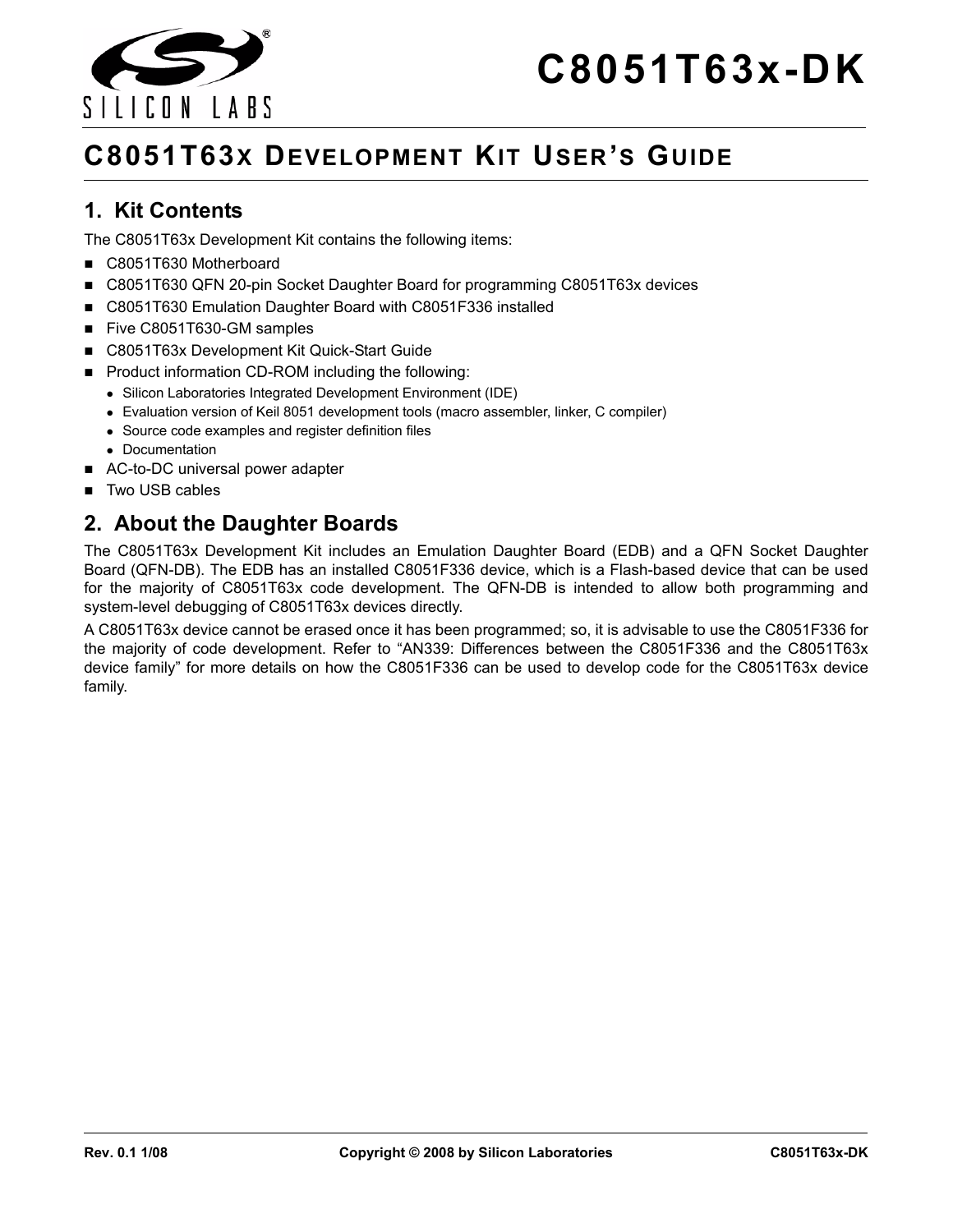# **3. Hardware Setup**

See [Figure 1](#page-1-0) for a diagram of the hardware configuration.

- 1. Attach the desired daughter board to the motherboard at connectors P1 and P2.
- 2. If using the QFN Socket Daughter Board, place the device to be programmed into the socket.
- 3. Place shorting blocks on J7 and the +3VD-VDD\_PWR jumper pair on J6, as shown in [Figure 1](#page-1-0).
- 4. Connect the motherboard's P5 USB connector to a PC running the Silicon Laboratories IDE using the USB Cable.
- 5. Connect the ac-to-dc power adapter to connector P3 on the motherboard.

**Notes:**

- **•** Use the Reset icon in the IDE to reset the target when connected during a debug session.
- Remove power from the motherboard and remove the USB cable before removing a daughter board from the motherboard. Connecting or disconnecting a daughter board when the power adapter or USB cable are connected can damage the motherboard, the daughter board, or the socketed device.
- Remove power from the motherboard and remove the USB cable before removing a C8051T63x device from the socket. Inserting or removing a device from the socket when the power adapter or USB cable are connected can damage the motherboard, the daughter board, or the socketed device.
- The above hardware setup instructions configure the development system to be powered through the onboard 3.3 V regulator. For other power options, see [Section 7.3.](#page-11-0)



<span id="page-1-0"></span>**Figure 1. Hardware Setup (Emulation Daughter Board)**

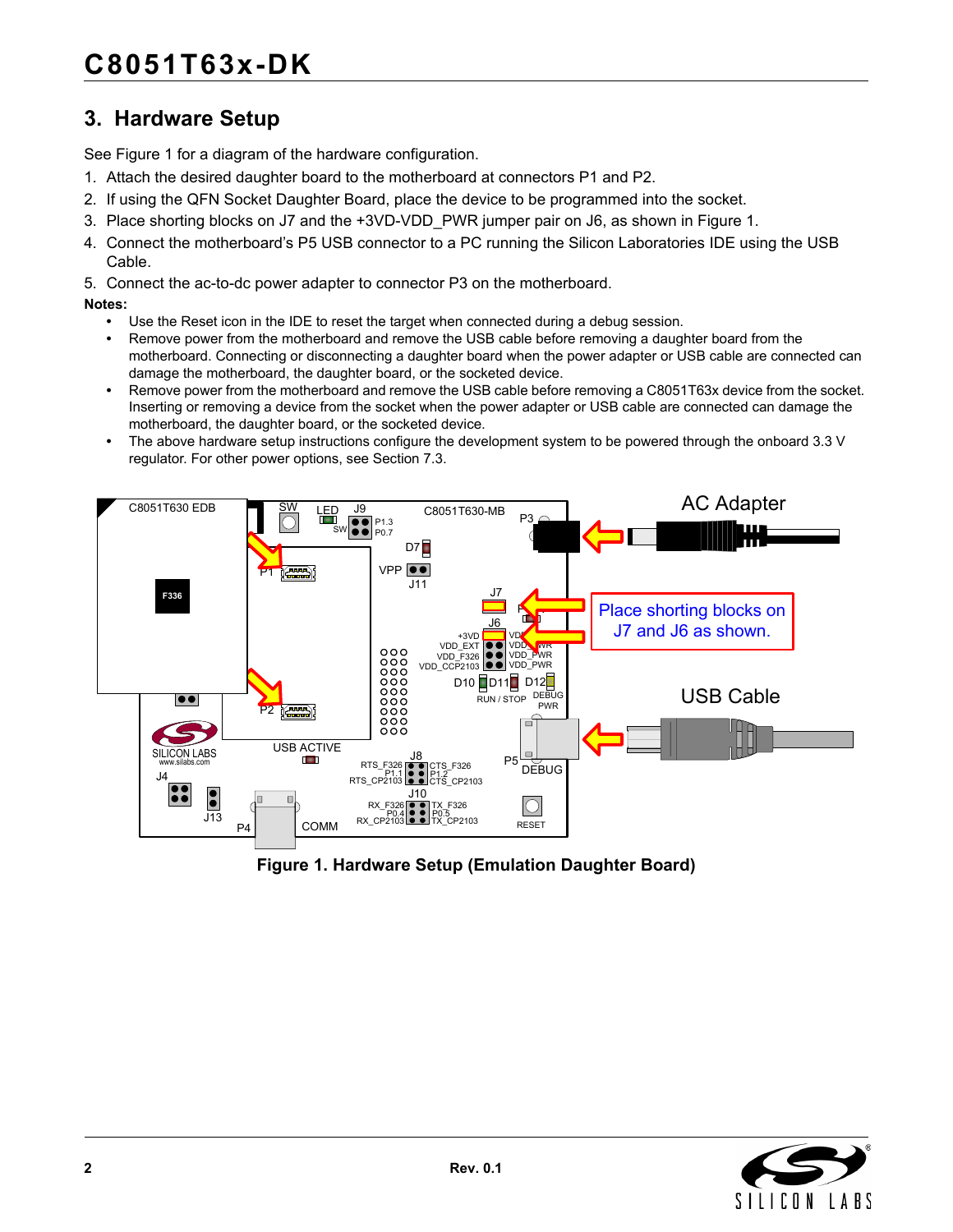# **4. Software Overview**

The included CD-ROM contains the Silicon Laboratories Integrated Development Environment (IDE), Keil software 8051 tools, Virtual COM Port drivers for the CP210x USB to UART Bridge, and additional documentation. Insert the CD-ROM into your PC's CD-ROM drive. An installer will automatically launch, allowing you to install the IDE software or read documentation by clicking buttons on the installation panel. If the installer does not automatically start when you insert the CD-ROM, run *autorun.exe* found in the root directory of the CD-ROM. Refer to the *ReleaseNotes.txt* file on the CD-ROM for the latest information regarding the CD contents.

#### **4.1. Development Tools Installation**

To install the IDE, utilities, and code examples, perform the following steps:

- 1. Click on the "Install Development Tools" button on the installation utility's startup screen.
- 2. In the Kit Selection box that appears, choose the C8051T630-DK development kit from the list of options.
- 3. In the next screen, choose "Components to be Installed".
- **Note: S**electing the action that reads "Install CP210x Drivers" will launch a program described in ["4.2. CP210x USB to UART](#page-2-0) [VCP Driver Installation"](#page-2-0).
- 4. Installers selected in Step 3 will execute in sequence, prompting the user as they install programs, documentation, and drivers.

#### <span id="page-2-0"></span>**4.2. CP210x USB to UART VCP Driver Installation**

The C8051T630 Motherboard includes a Silicon Laboratories CP2103 USB-to-UART Bridge Controller. Device drivers for the CP2103 need to be installed before PC software such as HyperTerminal can communicate with the board over the USB connection. If the "Install CP210x Drivers" option was selected during installation, this will launch a driver "unpacker" utility.

- 1. Follow the steps to copy the driver files to the desired location. The default directory is *C:\SiLabs\MCU\CP210x*.
- 2. The final window will give an option to install the driver on the target system. Select the "Launch the CP210x VCP Driver Installer" option if you are ready to install the driver.
- 3. If selected, the driver installer will now launch, providing an option to specify the driver installation location. After pressing the "Install" button, the installer will search your system for copies of previously installed CP210x Virtual COM Port drivers. It will let you know when your system is up to date. The driver files included in this installation have been certified by Microsoft.
- 4. If the "Launch the CP210x VCP Driver Installer" option was not selected in step 3, the installer can be found in the location specified in step 2, by default *C:\SiLabs\MCU\CP210x\Windows\_2K\_XP\_S2K3\_Vista*. At this location run *CP210xVCPInstaller.exe*.
- 5. To complete the installation process, connect the included USB cable between the host computer and the COMM USB connector (P4) on the C8051T630 Motherboard. Windows will automatically finish the driver installation. Information windows will pop up from the taskbar to show the installation progress.
- 6. If needed, the driver files can be uninstalled by selecting "Silicon Laboratories CP210x USB to UART Bridge (Driver Removal) option in the "Add or Remove Programs" window.

#### **4.3. Silicon Laboratories IDE**

The Silicon Laboratories IDE integrates a source-code editor, source-level debugger, and an in-system Flash programmer. The Keil demonstration toolset includes a compiler, linker, and assembler and easily integrates into the IDE. The use of other third-party compilers and assemblers is also supported.

#### **4.3.1. IDE System Requirements**

Silicon Laboratories IDE requirements include the following:

- Pentium-class host PC running Microsoft Windows 2000 or later
- One available USB port

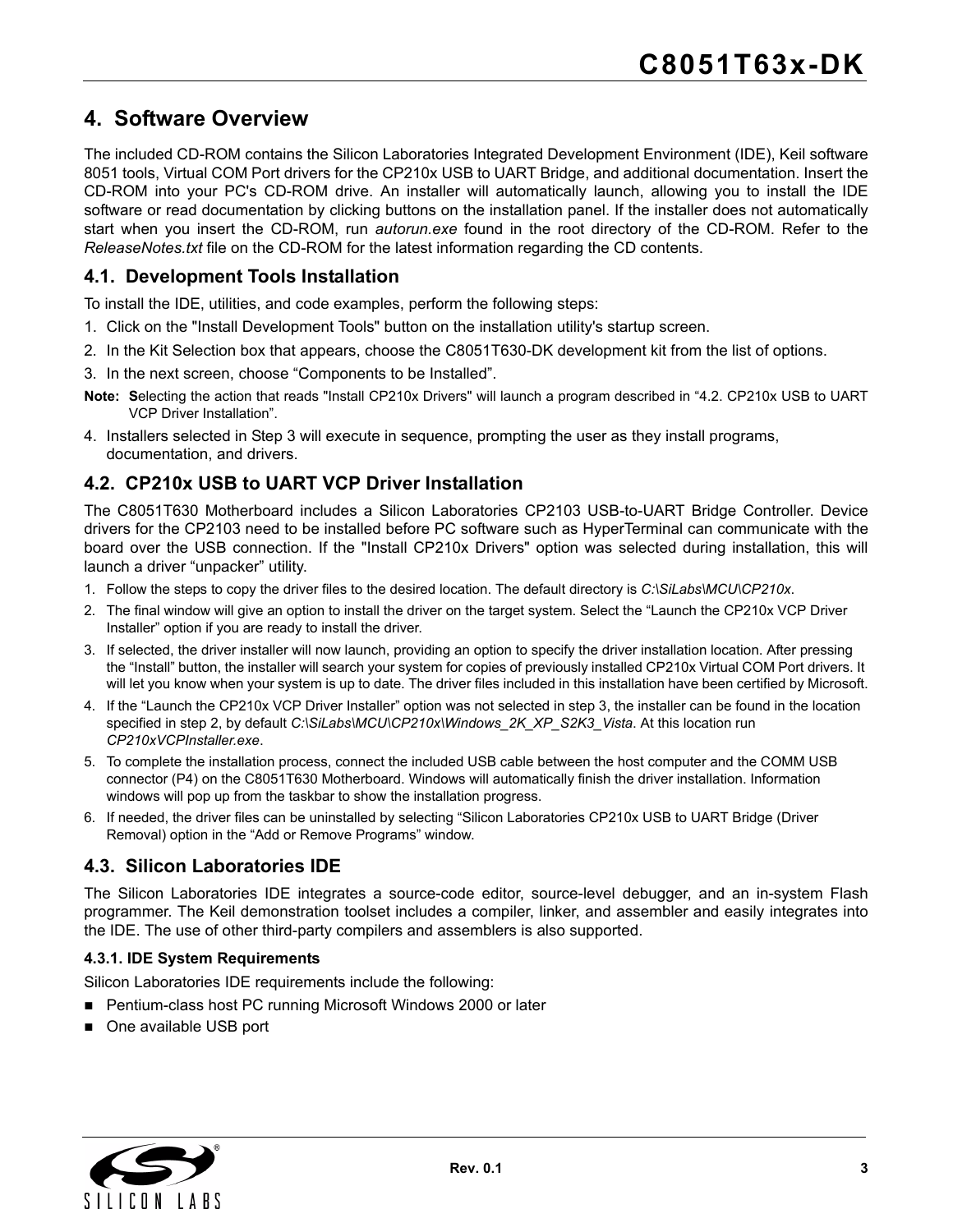# **C8051T63x-DK**

#### **4.3.2. Third-Party Toolsets**

The Silicon Laboratories IDE has native support for many 8051 compilers. Natively-supported tools are as follows:

- Keil
- $IAR$
- **Raisonance**
- **Tasking**
- Hi-Tech
- SDCC

The demonstration applications for the C8051T63x development kit are written for the Keil and SDCC toolsets.

#### **4.4. Keil Demonstration Toolset**

#### **4.4.1. Keil Assembler and Linker**

The Keil demonstration toolset assembler and linker place no restrictions on code size.

#### **4.4.2. Keil Demonstration C51 C Compiler**

The evaluation version of the C51 compiler is the same as the full version with the following limitations: (1) Maximum 4 kB code generation, (2) There is no floating point library included. When installed from the CD-ROM, the C51 compiler is initially limited to a code size of 2 kB, and programs start at code address 0x0800. Refer to "AN104: Integrating Keil Tools into the Silicon Labs IDE" for instructions to change the limitation to 4 kB and have the programs start at code address 0x0000.

### **4.5. Configuration Wizard**

Configuration Wizard is a code generation tool for all Silicon Laboratories devices. Code is generated through the use of dialog boxes for each device peripheral as shown in [Figure 2.](#page-3-0)



<span id="page-3-0"></span>**Figure 2. Configuration Wizard 2 Utility**

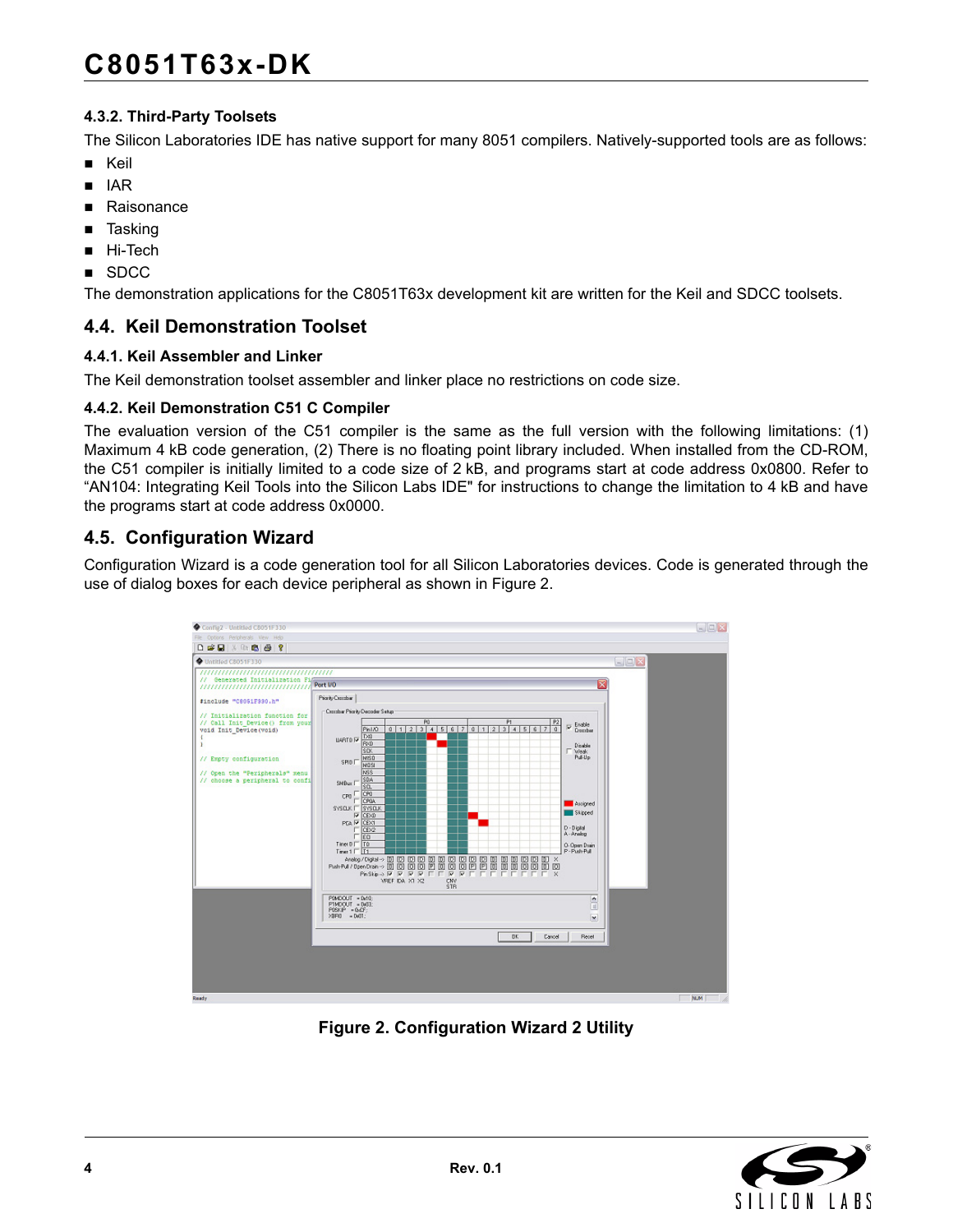The Configuration Wizard utility helps accelerate development by automatically generating initialization source code to configure and enable the on-chip resources needed by most design projects. In just a few steps, the wizard creates complete startup code for a specific Silicon Laboratories MCU. The program is configurable to provide the output in C or assembly language.

For more information, refer to the Configuration Wizard documentation. Documentation and software is available on the kit CD and from the downloads webpage: [www.silabs.com/mcudownloads](http://www.silabs.com/mcudownloads).

#### **4.6. Keil uVision2 and uVision3 Silicon Laboratories Drivers**

As an alternative to the Silicon Laboratories IDE, the µVision debug driver allows the Keil µVision2 and µVision3 IDEs to communicate with Silicon Laboratories' on-chip debug logic. In-system Flash memory programming integrated into the driver allows for rapid updating of target code. The µVision2 and µVision3 IDEs can be used to start and stop program execution, set breakpoints, check variables, inspect and modify memory contents, and single-step through programs running on the actual target hardware.

For more information, refer to the µVision driver documentation. The documentation and software are available on the kit CD and from the downloads webpage: [www.silabs.com/mcudownloads.](http://www.silabs.com/mcudownloads)

#### **4.7. ToolStick Terminal**

The onboard debug circuitry provides both an in-system programming and debugging interface and a communications interface to the target microcontroller's UART. The ToolStick Terminal software can access the debug hardware's communications path and provides a terminal-like interface on the PC. Note that for concurrent debugging and UART communications, the CP2103 USB-to-UART bridge is also included onboard.

In addition to the standard terminal functions (Send File, Receive File, Change Baud Rate), two GPIO pins on the target microcontroller can be controlled using the terminal for either RTS/CTS handshaking or softwareconfigurable purposes. The ToolStick Terminal software is available on the downloads webpage: [www.silabs.com/](http://www.silabs.com/mcudownloads) [mcudownloads.](http://www.silabs.com/mcudownloads)

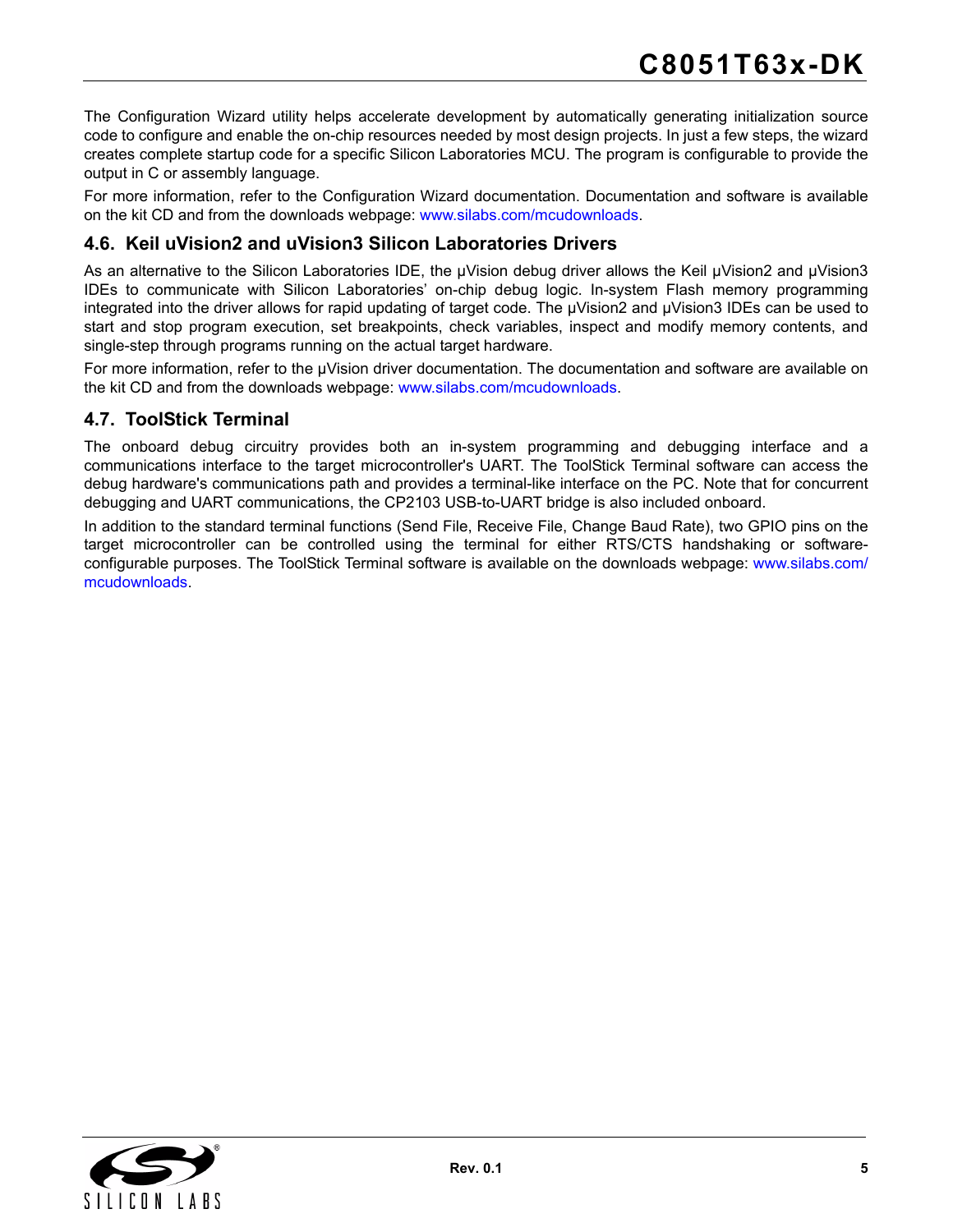# **5. Using the Keil Software 8051 Tools with the Silicon Laboratories IDE**

To perform source-level debugging with the IDE, configure the Keil 8051 tools to generate an absolute object file in the OMF-51 format with object extensions and debug records enabled. Build the OMF-51 absolute object file by calling the Keil 8051 tools at the command line (e.g., batch file or make file) or by using the project manager built into the IDE. The default configuration when using the Silicon Laboratories IDE project manager enables object extension and debug record generation. Refer to "AN104: Integrating Keil 8051 Tools into the Silicon Labs IDE" in the *SiLabs\MCU\Documentation\Appnotes* directory on the CDROM for additional information on using the Keil 8051 tools with the Silicon Laboratories IDE.

To build an absolute object file using the Silicon Laboratories IDE project manager, you must first create a project. A project consists of a set of files, IDE configuration, debug views, and a target build configuration (list of files and tool configurations used as input to the assembler, compiler, and linker when building an output object file). The following sections illustrate the steps necessary to manually create a project with one or more source files, build a program, and download it to the target in preparation for debugging. (The IDE will automatically create a single-file project using the currently open and active source file if you select Build/Make Project before a project is defined.)

### **5.1. Creating a New Project**

- 1. Select "Project→New Project" to open a new project and reset all configuration settings to default.
- 2. Select "File→New File" to open an editor window. Create your source file(s) and save the file(s) with a recognized extension, such as *.c*, *.h*, or *.asm*, to enable color syntax highlighting.
- 3. Right-click on "New Project" in the Project Window. Select "Add Files to Project". Select files in the file browser, and click "Open". Continue adding files until all project files have been added.
- 4. For each of the files in the Project Window that you want assembled, compiled, and linked into the target build, right-click on the file name, and select "Add File to Build". Each file will be assembled or compiled as appropriate (based on file extension) and linked into the build of the absolute object file.
- **Note:** If a project contains a large number of files, the "Group" feature of the IDE can be used to organize them. Right-click on "New Project" in the Project Window. Select "Add Groups to Project". Add predefined groups or add customized groups. Right-click on the group name, and choose "Add File to Group". Select files to be added. Continue adding files until all project files have been added.

#### **5.1.1. Building and Downloading the Program for Debugging**

- 1. Once all source files have been added to the target build, build the project by clicking on the "Build/Make Project" button in the toolbar or by selecting "Project→Build/Make Project" from the menu.
- **Note:** After the project has been built the first time, the Build/Make Project command will only build the files that have been changed since the previous build. To rebuild all files and project dependencies, click on the "Rebuild All" button in the toolbar or select "Project→Rebuild All" from the menu.
- 2. Before connecting to the target device, several connection options may need to be set. Open the Connection Options window by selecting "Options→Connection Options..." in the IDE menu. First, select the "USB Debug Adapter" option. The USB Debug circuitry is integrated onto the C8051T630 Motherboard.
- 3. Next, the correct debug interface must be selected. C8051T63x family devices and the F336 all use the Silicon Labs "C2" 2-wire debug interface. Once all the selections are made, click the OK button to close the window.
- 4. Click the "Connect**"** button in the toolbar, or select "Debug→Connect" from the menu to connect to the device.
- 5. Download the project to the target by clicking the "Download Code" button in the toolbar.
- **Note:** To enable automatic downloading if the program build is successful, select "Enable Automatic Connect/Download after Build" in the "Project→Target Build Configuration" dialog. If errors occur during the build process, the IDE will not attempt the download.
- 6. Save the project when finished with the debug session to preserve the current target build configuration, editor settings, and the location of all open debug views. To save the project, select "Project→Save Project As..." from the menu. Create a new name for the project, and click on "Save".

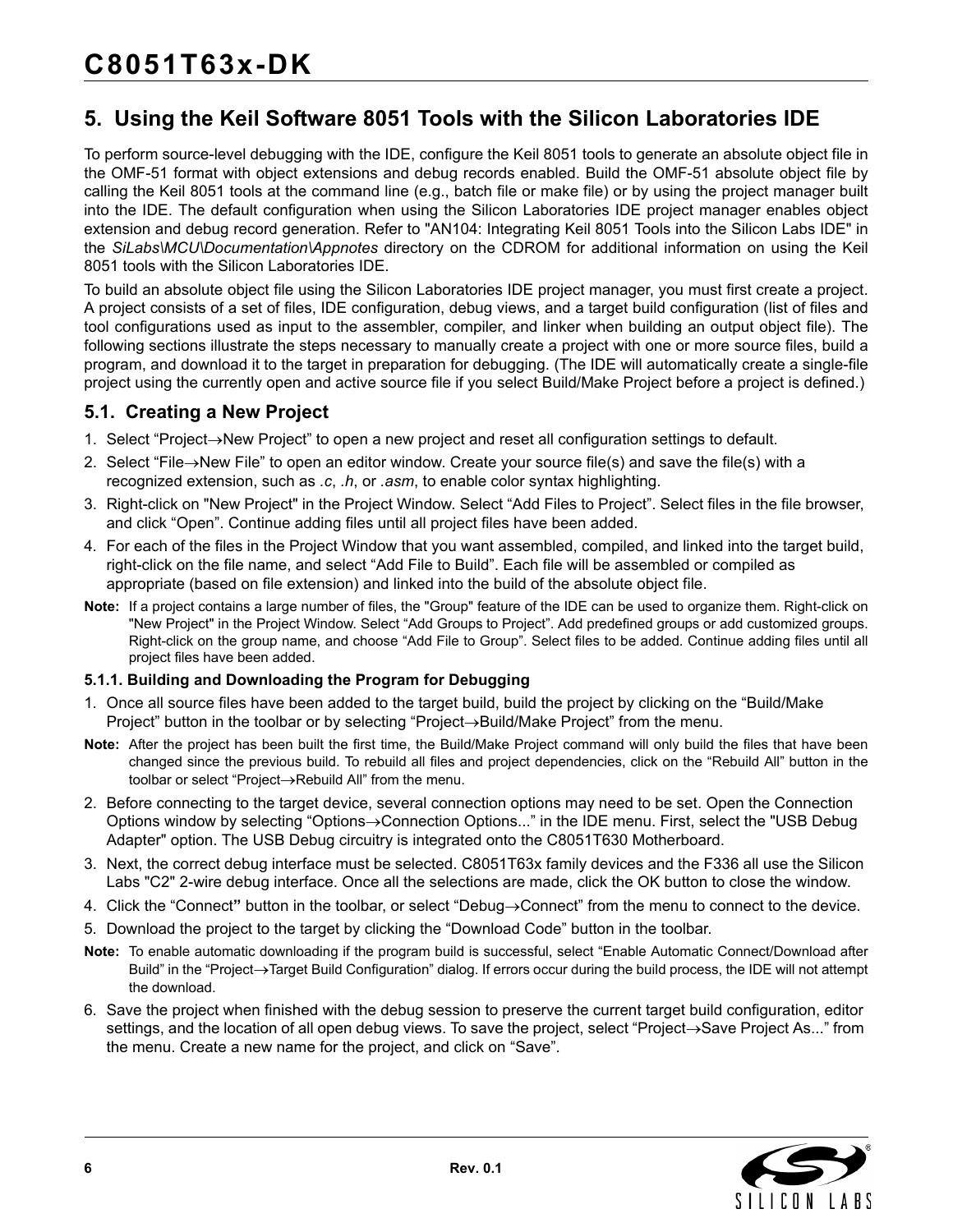# **6. Example Source Code**

Example source code and register definition files are provided by default in the *SiLabs\MCU\Examples\C8051T63x* directory during IDE installation. These files may be used as a template for code development.

#### **6.1. Register Definition Files**

Register definition files *C8051T630.inc*, *C8051T630\_defs.h*, and *compiler\_defs.h*, define all SFR registers and bit addressable control/status bits. They are installed by default into the *SiLabs\MCU\Examples\C8051T63x* directory during IDE installation. The register and bit names are identical to those used in the C8051T63x data sheet. The register definition files are also installed in the default search path used by the Keil Software 8051 tools. Therefore, when using the Keil 8051 tools included with the development kit (A51, C51), it is not necessary to copy a register definition file to each project's file directory.

#### **6.2. Blinking LED Example**

The example source files T63x Blinky.asm and T63x Blinky.c show examples of several basic C8051T63x functions. These include disabling the watchdog timer (WDT), configuring the Port I/O crossbar, configuring a timer for an interrupt routine, initializing the system clock, and configuring a GPIO port. When compiled/assembled and linked, these programs flash the green LED on the C8051T630 Motherboard about ten times a second using the interrupt handler with a timer.

# **7. Development Boards**

The C8051T63x Development Kit includes a motherboard that interfaces to various daughter boards. The C8051T630 Emulation Daughter Board contains a C8051F336 device to be used for preliminary software development. The C8051T630 Socket Daughter Board allows programming and evaluation of the actual C8051T63x family of devices. Numerous input/output (I/O) connections are provided on the motherboard to facilitate prototyping. [Figure 3](#page-7-0) shows the C8051T630 Motherboard and indicates locations for various I/O connectors. [Figure 4](#page-8-0) shows the factory default shorting block positions. Figures [5](#page-9-0) and [6](#page-9-1) show the available C8051T630 daughter boards.

- P1, P2 Daughter board connection
- P3 Power connector that accepts input from 7.5 V dc to 15 V dc unregulated power adapter
- P4 USB connector for UART to USB communications interface
- P5 USB Debug interface connector
- J1 Analog I/O terminal block
- J2 Port 0 header
- J3 Port 1 header
- J4 Port 2 header
- J5 Connects P0.1 (IDAC) pin to grounded resistor to produce voltage output at IDAC pin.
- J6 Power supply selection header (See ["7.3. Power Supply Headers \(J6 and J7\)"\)](#page-11-0)
- J7 Power supply enable header that connects power source selected on J6 to the board's main power supply net
- J8 Communications interface control signal header
- J9 Connects port pin P0.7 to the switch labeled "SW" and port pin P1.3 to the LED labeled "LED"
- J10 Communications interface data signal header
- J11 VPP supply connection used when programming EPROM devices
- J12 Connects potentiometer to the port pin, P1.6
- J13 Additional connections to ground

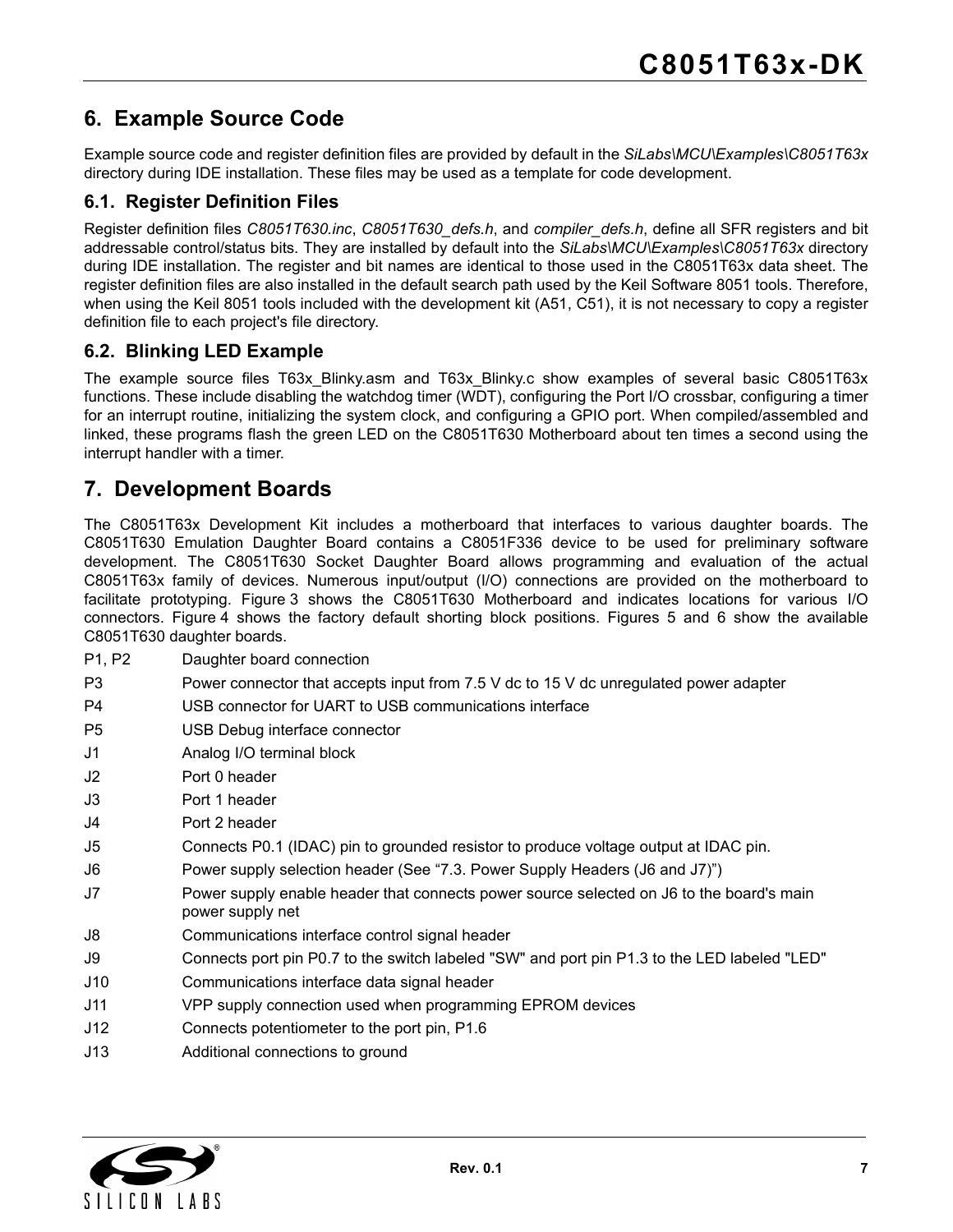

<span id="page-7-0"></span>**Figure 3. C8051T630 Motherboard**

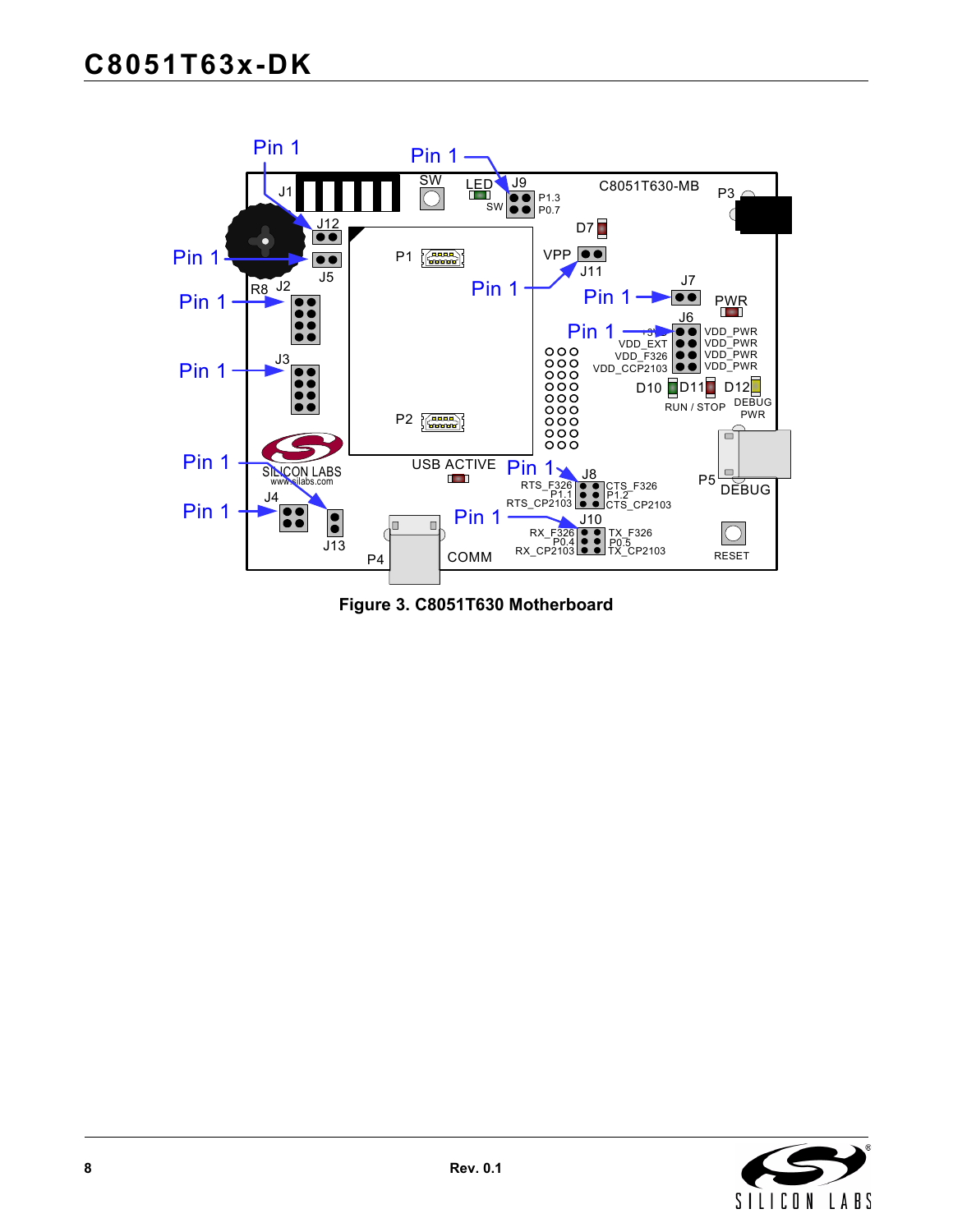

<span id="page-8-0"></span>**Figure 4. C8051T630 Motherboard Default Shorting Block Positions**

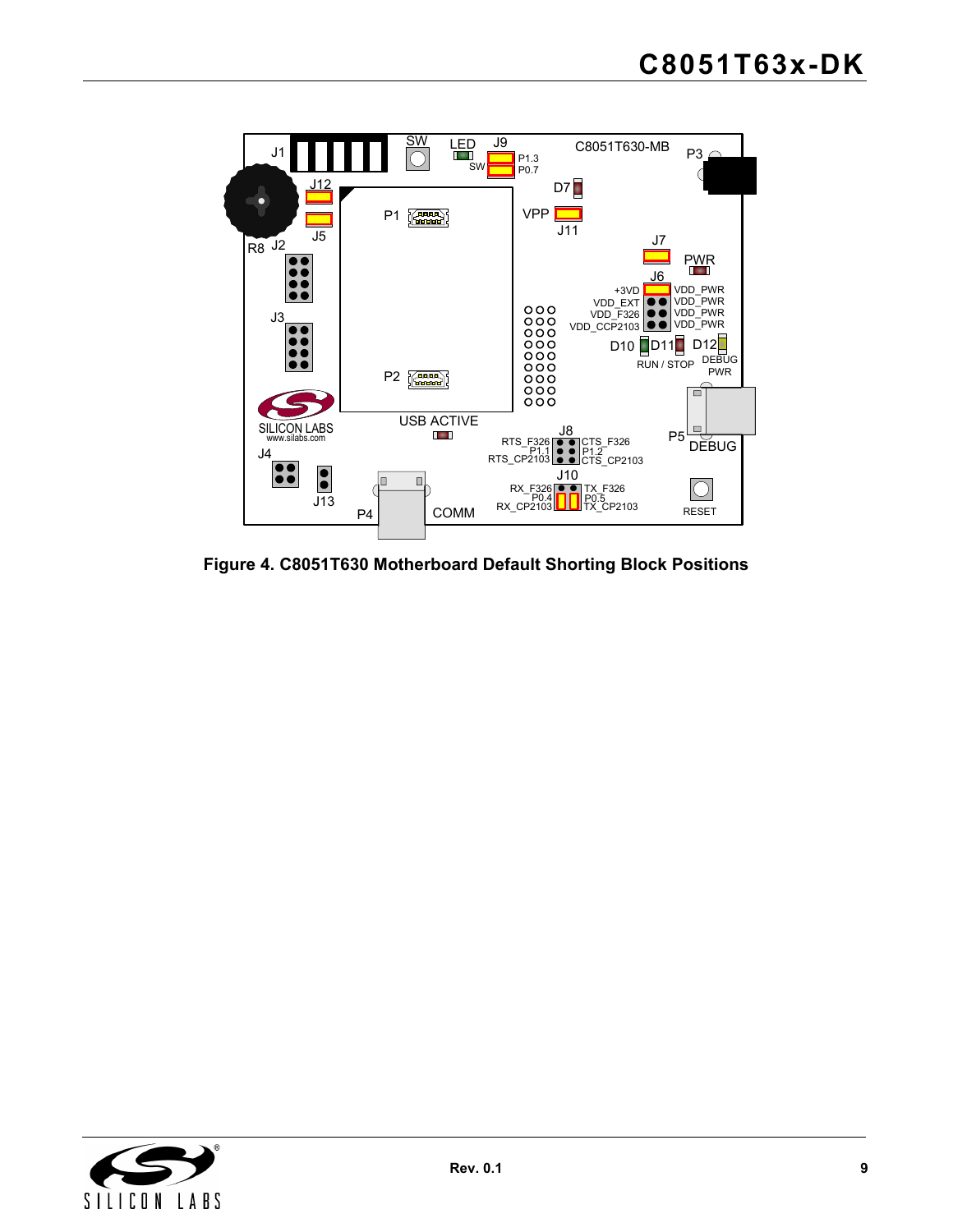

**Figure 5. C8051T630 Emulation Daughter Board**

<span id="page-9-1"></span><span id="page-9-0"></span>

**Figure 6. C8051T630 QFN20 Socket Daughter Board**

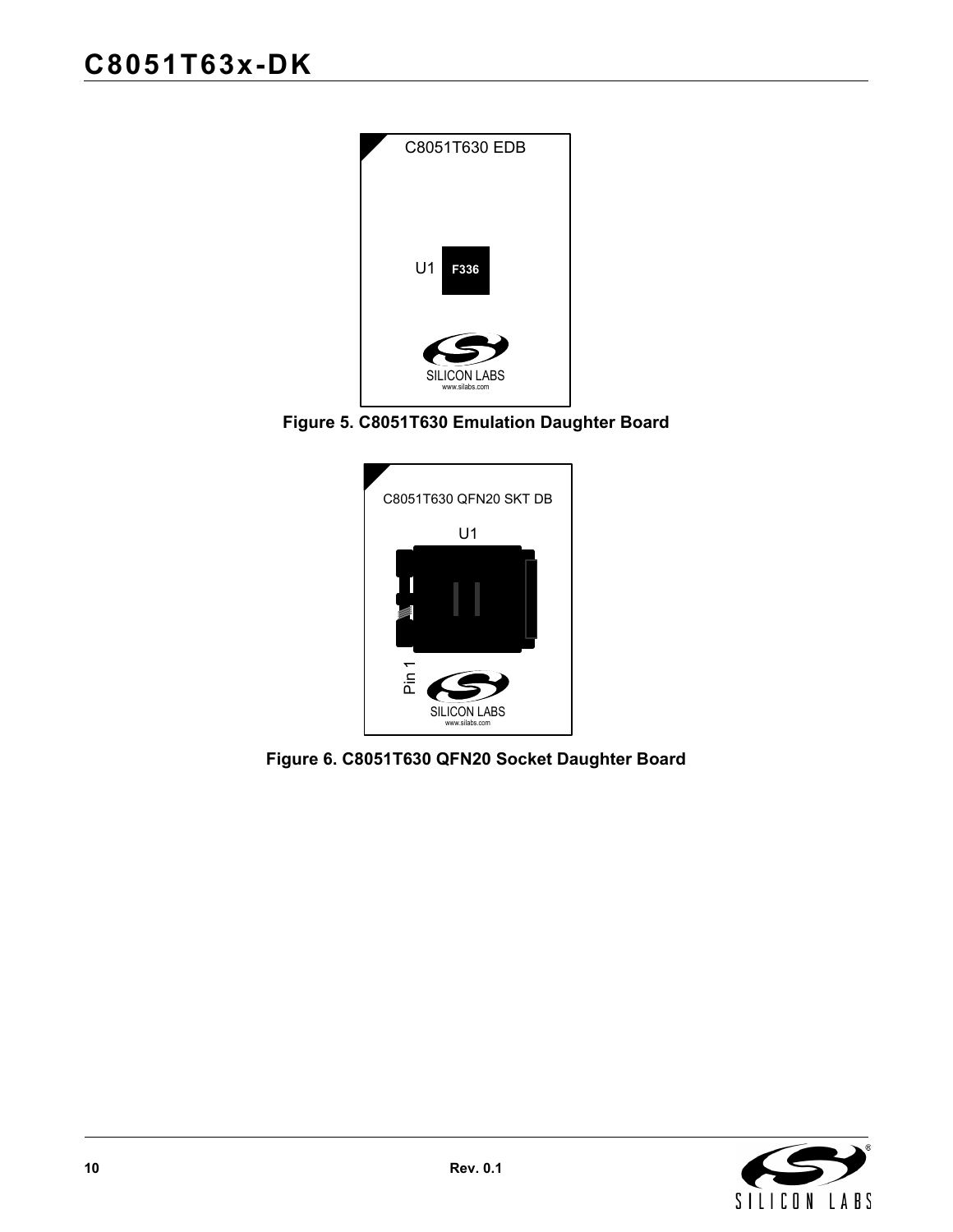# **7.1. System Clock Sources**

The C8051T63x devices feature a calibrated internal oscillator that is enabled as the system clock source on reset. After reset, the internal oscillator operates at a frequency of 24.5 MHz (±2%) by default, but may be configured by software to operate at other frequencies. Therefore, in many applications, an external oscillator is not required. However, if you wish to operate the C8051T63x device at a frequency not available with the internal oscillator, an external oscillator source may be used. Refer to the C8051T63x data sheet for more information on configuring the system clock source.

#### **7.2. Switches, LEDs, Potentiometer, and IDAC Resistor**

Two switches are provided on the motherboard. The RESET switch is connected to the RST pin of the C8051T63x. Pressing RESET puts the device into its hardware-reset state. The switch labeled "SW" can be connected to the C8051T63x's general purpose I/O (GPIO) pin P0.7 through header J9. Pressing this switch generates a logic low signal on the port pin. Remove the shorting block from the J9 header to disconnect the switch from the port pin.

Six LEDs are also provided on the motherboard. The red LED labeled "PWR" (D4), is used to indicate a power connection to the motherboard. The green LED labeled "RUN" (D10) turns on when the debug circuitry is in a running state; the red LED labeled "STOP" (D11) turns on when the debug circuitry is in a halted state, and the orange LED labeled "DEBUG PWR" (D12) indicates whether the debug adapter circuit is being powered through P5's USB connector. The red LED labeled "VPP" (D7) indicates when the VPP programming voltage is being applied to the device. The green LED, labeled "LED" (D1), can be connected to the C8051T63x's GPIO pin through header J9. Remove the shorting block from the header to disconnect the LED from the port pin. The red LED labeled "USB ACTIVE" (D2) will turn on whenever the CP2103 USB-to-UART bridge is connected to a PC and has successfully completed enumeration.

Also included on the C8051T63x motherboard is a 10 kΩ thumbwheel rotary potentiometer, reference number R8. The potentiometer can be connected to the C8051T63x's P1.6 pin through the J12 header. Remove the shorting block from the header to disconnect the potentiometer from the port pin.

A 1 kΩ resistor, reference number R20, is included on the C8051T63x Motherboard to provide a current path to ground for the IDAC. The resistor can be connected to the IDAC output pin (P0.1) through the J5 header.

[Table 1](#page-10-0) lists the port pins and headers corresponding to the switches, LEDs, potentiometer, and IDAC resistor.

<span id="page-10-0"></span>

| <b>Description</b>             | <b>Component Name</b> | <b>I/O</b>               | <b>Header</b> |
|--------------------------------|-----------------------|--------------------------|---------------|
| SW                             | SW <sub>1</sub>       | Daughter Card's P0.7     | $J9 [3-4]$    |
| <b>RESET</b>                   | SW <sub>2</sub>       | Daughter Card's RST/C2CK | None          |
| Green LED labeled "LED"        | D1                    | Daughter Card's P1.3     | $J9$ [1-2]    |
| Green LED labeled "USB ACTIVE" | D <sub>2</sub>        | U2 CP2103's SUSPEND      | None          |
| Red LED labeled "PWR"          | D4                    | Daughter Card's VDD      | J6, J7        |
| Red LED labeled "VPP"          | D7                    | Daughter Card's P0.2     | J11           |
| Green LED labeled "RUN"        | D <sub>10</sub>       | Debug Adapter Signal     | None          |
| Red LED labeled "STOP"         | D <sub>11</sub>       | Debug Adapter Signal     | None          |
| Orange LED labeled "DEBUG PWR" | D <sub>12</sub>       | Debug Adapter Signal     | None          |
| Potentiometer                  | R <sub>8</sub>        | Daughter Card's P1.6     | J12           |
| <b>IDAC Resistor</b>           | R <sub>20</sub>       | Daughter Card's P0.1     | J5            |

#### **Table 1. Motherboard I/O Descriptions**

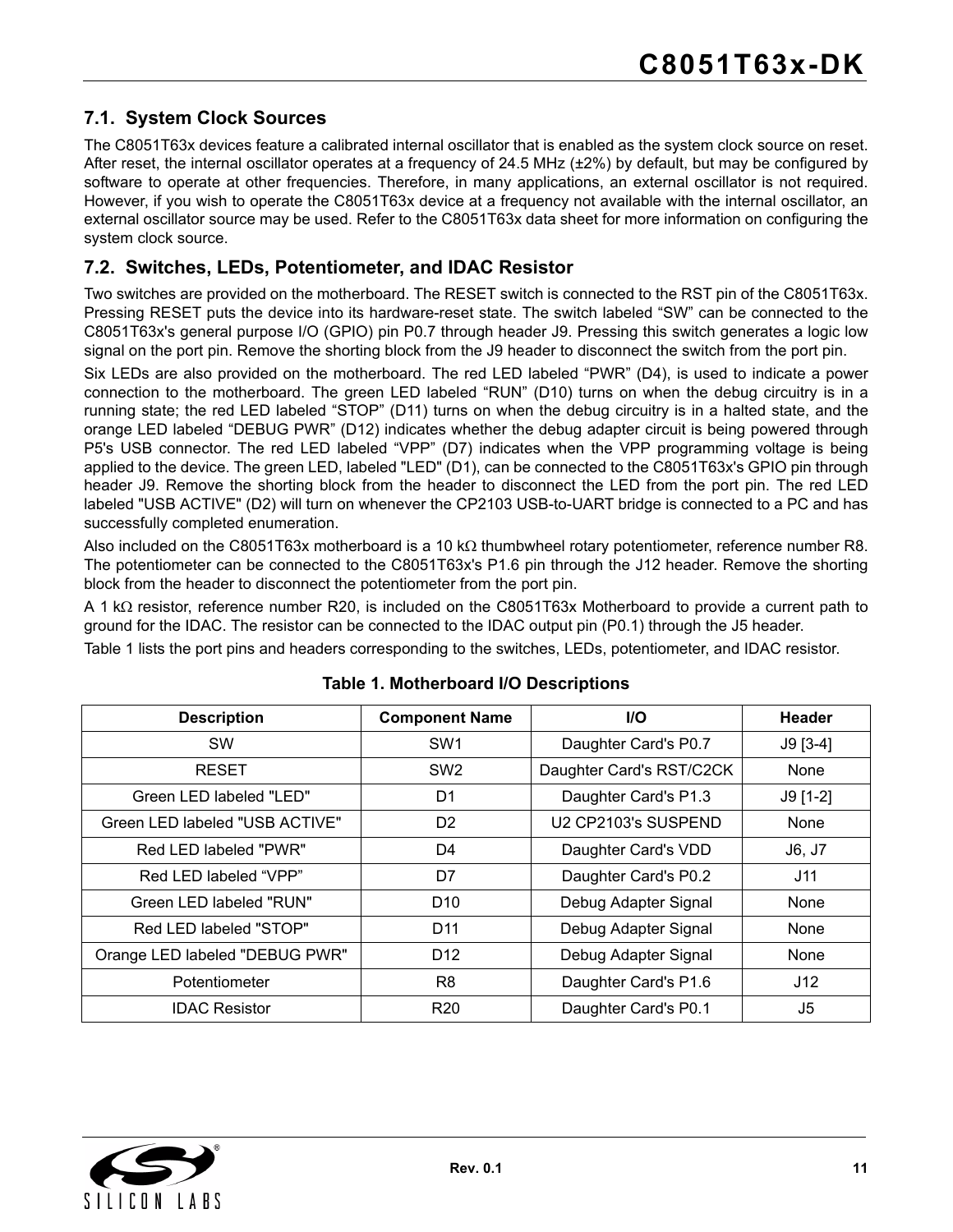# <span id="page-11-0"></span>**7.3. Power Supply Headers (J6 and J7)**

The main power supply of the motherboard, which is used to power the daughter board, can be provided by either the USB Debug Adapter's on-chip voltage regulator, the CP2103 USB-to-UART bridge's on-chip voltage regulator, P3 and its associated circuitry, or an external voltage applied to the VDD\_EXT connection on J1. To select a power supply, place a shorting block on J6 across the appropriate pin pair, as shown in [Figure 7.](#page-11-1) To connect the main power supply to an attached daughter board, place a shorting block across J7. **Notes:**

- **1.** Only one shorting block should be placed on J6 at a time.
- **2.** To use the CP2103's voltage regulator as the board's power supply, a USB cable must be connected to P4, and the USB ACTIVE LED (D2) must be on.
- **3.** To use the USB Debug Adapter's voltage regulator as the board's power supply, a USB cable must be connected to P5, and the DEBUG PWR LED (D12) must be on.





### <span id="page-11-1"></span>**7.4. USB Debug Adapter (DEBUG/P5)**

A Universal Serial Bus (USB) connector (P5) provides the onboard debug and programming interface. The debug/ programming MCU and associated circuitry are powered through the USB connector, which can also supply the rest of the motherboard by routing the USB Debug Adapter's power through J6. The USB Debug Adapter also provides a data communications interface that can be used when the debug adapter is not debugging or programming a C8051T63x device.

#### **7.5. UART to USB Communications Interfaces**

The C8051T630 Motherboard provides UART to USB communications interfaces through both the CP2103 USBto-UART bridge device and the communications interface of the USB Debug Adapter.

The CP2103 bridge device connects to a PC through the USB connector labeled "COMM" (P4). This USB connector supplies power to the CP2103 and can supply power to the rest of the motherboard by configuring J6 and J7 as shown in [Figure 7.](#page-11-1) To use the CP2103 as a communications interface, the CP2103 Virtual COM Port drivers must be installed on a PC.

The USB Debug Adapter's communications interface connects to a PC through P5. Access to the USB Debug Adapter's communications interface is provided by the Windows program called "ToolStick Terminal", which is available for download for free from the Silicon Laboratories website. See the ToolStick Terminal help file for information on how to use ToolStick Terminal.

#### **7.6. Communications Interface Selector Headers (J10 and J8)**

The C8051T630 Motherboard routes the C8051T63x's P0.4 (UART TX) and P0.5 (UART RX) to J10, where those signals can be connected to either the CP2103 USB-To-UART bridge or the USB Debug Adapter. The motherboard also allows the C8051T63x's P1.1 and P1.2 to be used as the UART control signals, CTS and RTS. These two signals are routed to J8, where they can be connected to either the CP2103 or the USB Debug Adapter.

The jumper options for using either the CP2103 or the Debug Adapter circuit for UART communications can be found in [Figure 8](#page-12-0).

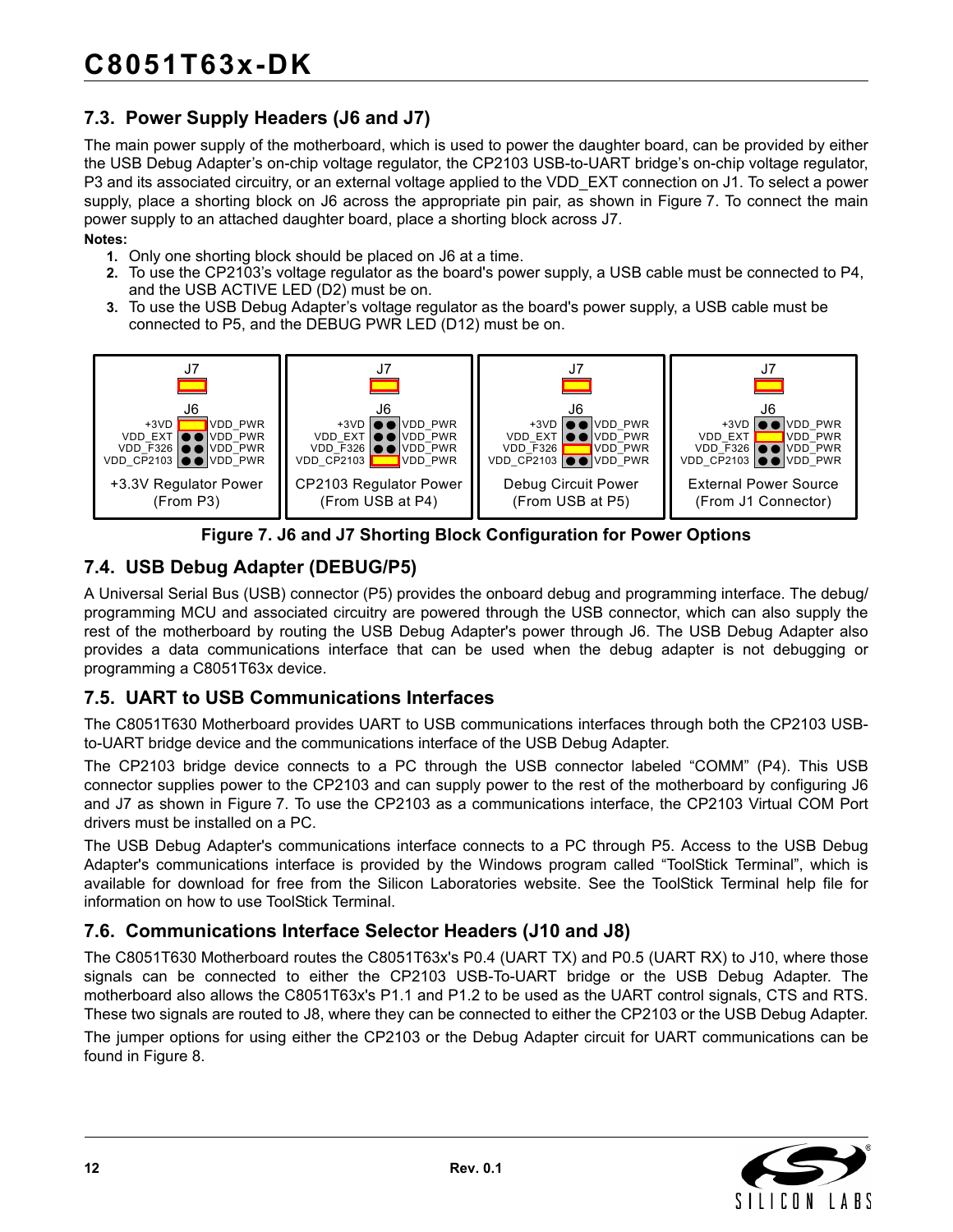

### **Figure 8. Shorting Block Configuration for UART Communication Options**

# <span id="page-12-0"></span>**7.7. PORT I/O Connectors (J2, J3 and J4)**

Each of the C8051T63x's I/O pins, as well as +3VD and GND, are routed to headers J2 through J4. J2 connects to the microcontroller's Port 0 pins, J3 connects to Port 1, and J4 connects to Port 2.

### **7.8. Analog I/O (J1)**

<span id="page-12-1"></span>Three of the C8051T63x target device's port pins are connected to the J1 terminal block. The terminal block also allows users to input an external voltage that can be used as the power supply of the board. Refer to [Table 2](#page-12-1) for the J1 terminal block connections.

| Pin# | <b>Description</b>                 |  |
|------|------------------------------------|--|
|      | GND (Ground)                       |  |
| 2    | P <sub>0.1</sub> /ID <sub>AC</sub> |  |
| 3    | P1.6 (Analog Input)                |  |
| 4    | P0.0/VREF                          |  |
| 5    | VDD_EXT (routed to header J6)      |  |

#### **Table 2. J1 Terminal Block Descriptions**

#### **7.9. VPP Connection (J11)**

The C8051T63x devices require a special 6.5 V programming voltage applied to the VPP pin during device programming. The VPP pin on these devices is shared with P0.2. During programming, the VPP voltage is automatically enabled when needed. Header J11 is provided to allow the user to disconnect the programming circuitry from the VPP/P0.2 pin to avoid interfering with the normal application operation of P0.2. When programming the device, J11 should be shorted with a shorting block. When running normal application code, J11 can be removed.

### **7.10. Using Alternate Supplies with the C8051T63x Development Kit**

For most evaluation purposes, the onboard 3.3 V supply regulator is sufficient to be used as a VDD power supply. However, in applications where a different supply voltage is desired (e.g., 1.8 V), an external supply voltage can be applied to the board at the analog connector (J1).

#### **Notes:**

- 1. When programming a C8051T63x device, the onboard 3.3 V regulator should be used for VDD.
- 2. If an external supply voltage is desired, the shorting block on J6 should be placed so that the pin 3 (VDD\_EXT) is shorted to pin 4 (VDD\_PWR).

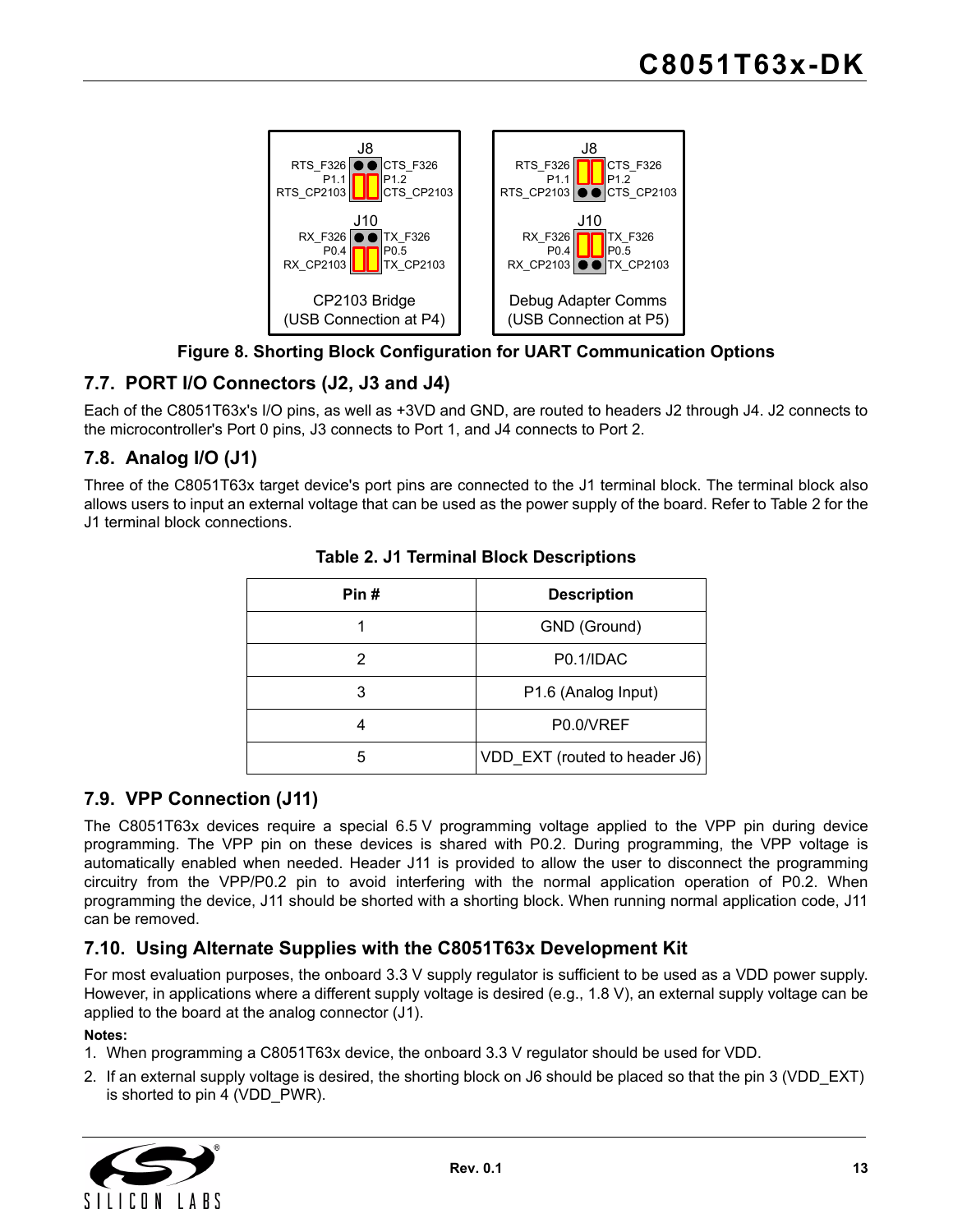# **8. Schematics**



Figure 9. C8051T630 Motherboard Schematic (1 of 2) **Figure 9. C8051T630 Motherboard Schematic (1 of 2)**

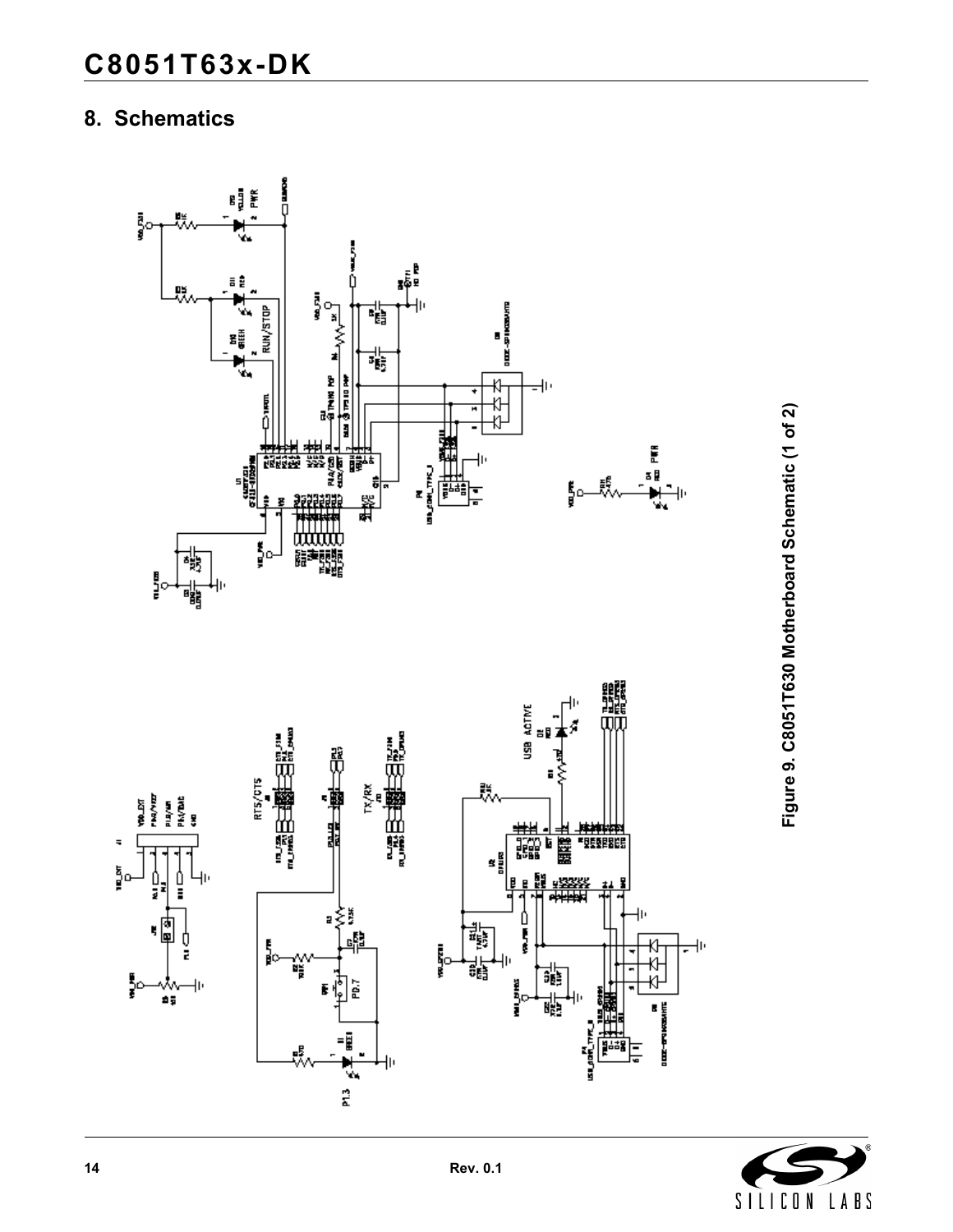

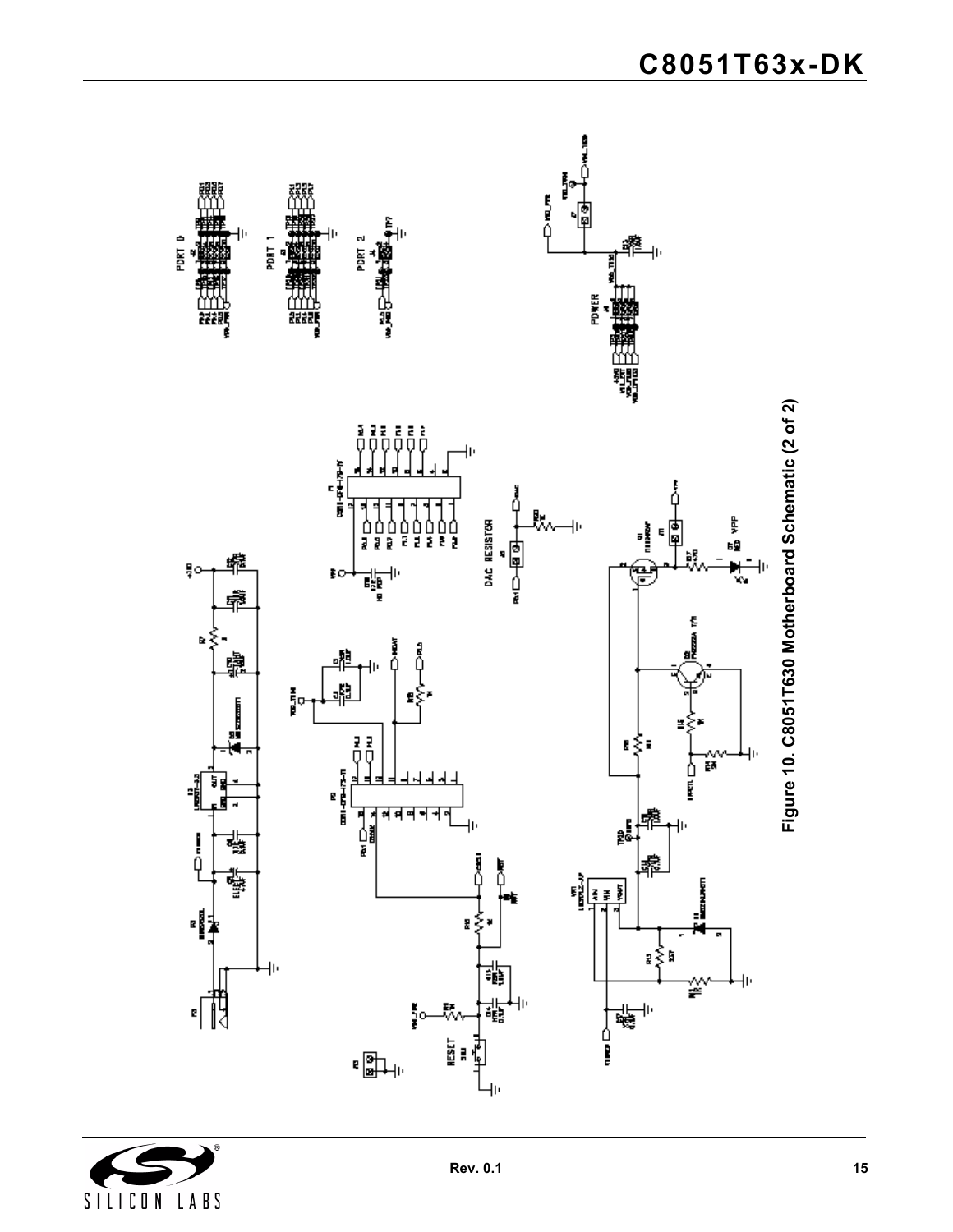

Figure 11. C8051T630 Emulation Daughter Board Schematic **Figure 11. C8051T630 Emulation Daughter Board Schematic**

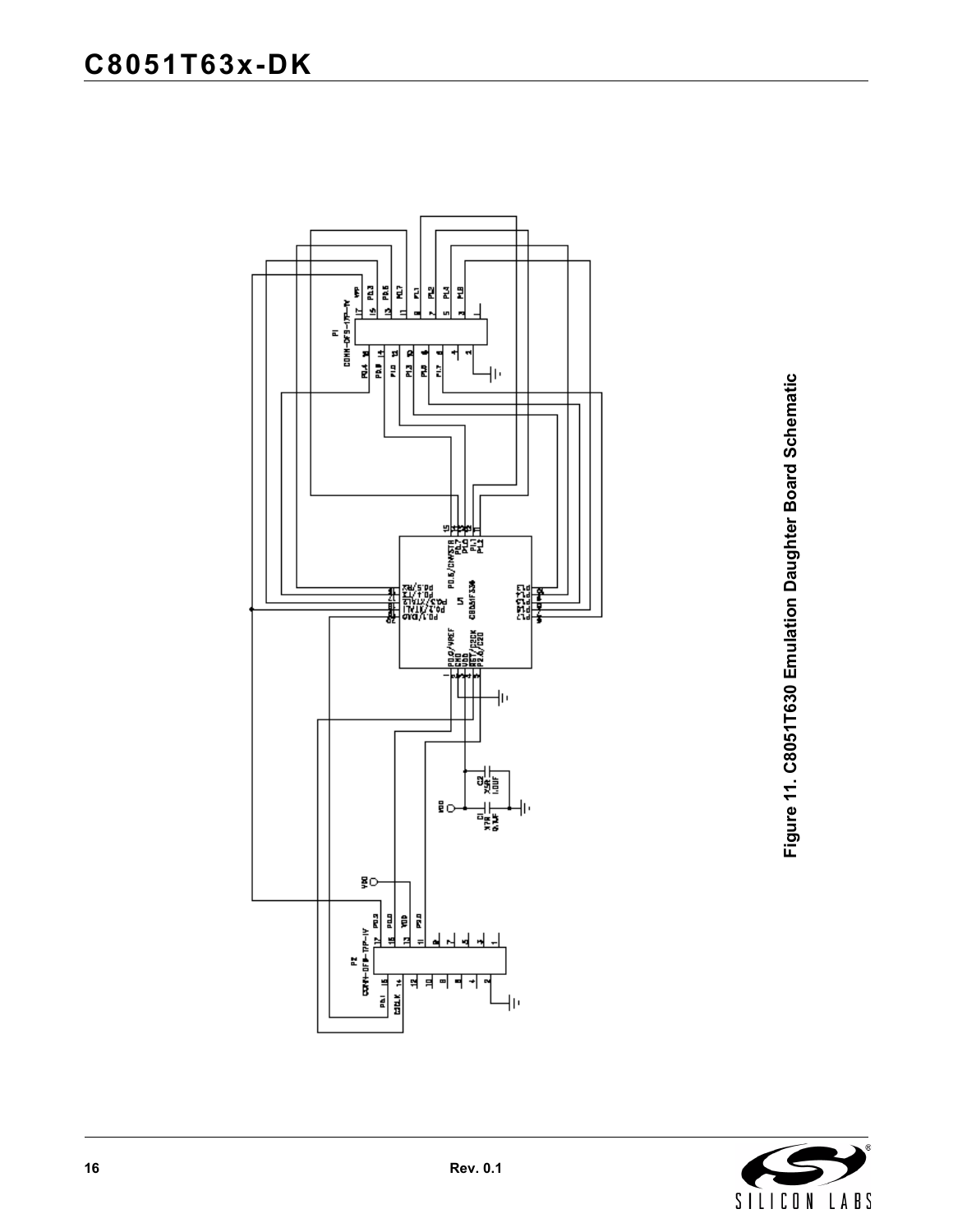